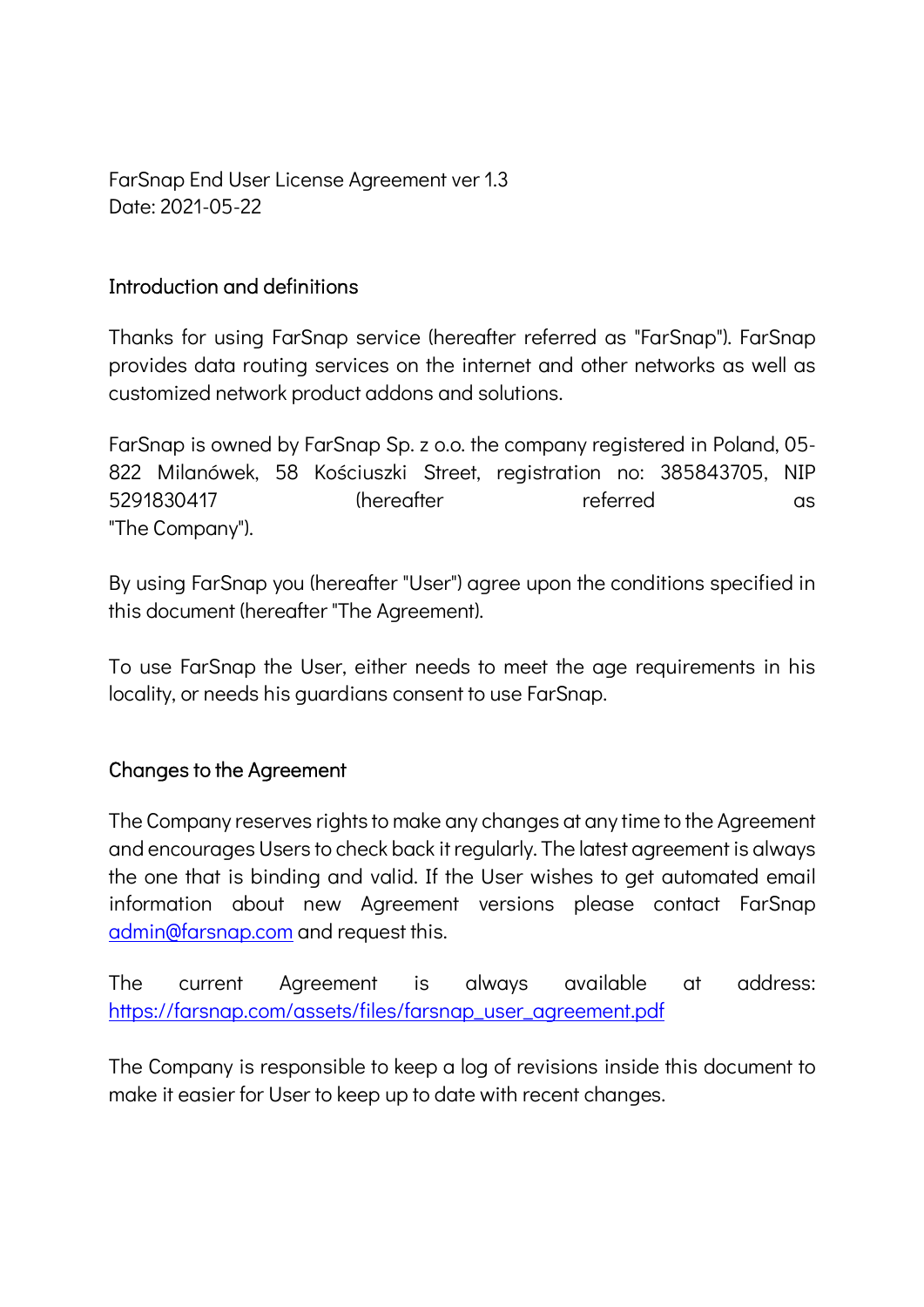If User doesn't agree with this or any future version of the Agreement, the User must stop using the Service immediately. If the User wants the Company to completely remove his account, within the provisions of applicable laws on economic and other required record-keeping, he needs to contact Company at admin@farsnap.com.

## Revision log

|                                   | 2021-01-15 1.2 Updated link to online version of agreement |
|-----------------------------------|------------------------------------------------------------|
| 2020-06-25 1.1    Initial version |                                                            |

## **Trials**

Trials of FarSnap (hereafter "Trials") are generally always available if permitted by regulations where you live. In some cases Trials may be available only during specific periods. Trials is a free benefit, that Company can choose to provide, or not provide, at any period or to any User.

The Company *stronaly recommends* all Users to use Trials, to ensure that all the great features of FarSnap are working in the Users intended environment, before subscribing to it.

The User agrees Trials may not be available to users that already used a previous Trial.

Trials may be blocked for some internet connections. (see section "Abuse and Termination")

Paying users are not eligible for Trials.

FarSnap Trials are never subject to any compensation.

### Payments, cancellations and compensations

While FarSnap is intended to work everywhere, there may be environments where FarSnap doesn't work. FarSnap may refuse to connect a User in some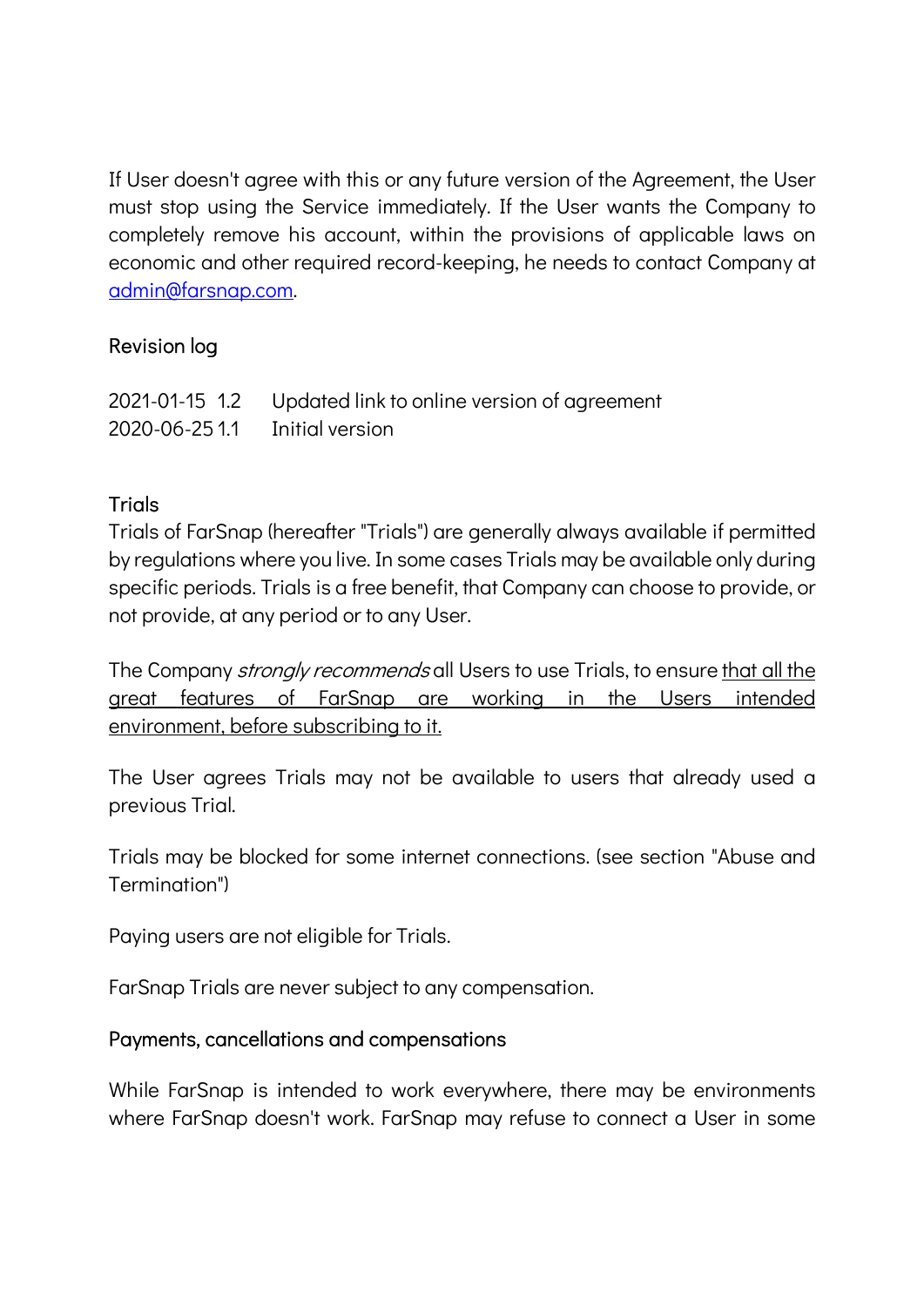situations, such as if the connection to the internet is compromised by a third party. This is because of the Company's concern for security and the User's privacy. Once more we *strongly recommend* the User to always use FarSnap Trials before subscribing (see section "Trials").

FarSnap Subscriptions are available for 30-day periods, paid in advance by the User.

The subscription will renew automatically at the end of each period, or until you chose to cancel it.

The user can cancel the subscription at any time during a prepaid 30-day period. The subscription will then run till the end of the 30-day period. After this the service will be turned off. The Company strives to provide a modern cloud based service, at a great value, on a pay-as-you-go basis. Therefore, and because of the Trials, the Company does not reimburse any fees for past or running periods.

The User agrees that the only valid reason for reimbursement is when FarSnap stops working permanently for the User, according to section "Downtime, Service Unavailability and Maintenance". If the Company agrees to compensate the User according to this agreement, the compensation will be an amount proportional to the length of the service unavailability and can't exceed the value of 2 (two) 30-day, previously paid, subscriptions for the User.

### Downtime, Service Unavailability and Maintenance

The Company reserves the right to do scheduled maintenance on FarSnap which makes the system unavailable (hereafter called "Downtime"), as well as emergency maintenance which incurs unscheduled Downtime in the case of severe security risks or breaches. A more specific definition of Downtime is when large numbers (such as regions or continents) of Users are unable to use FarSnap.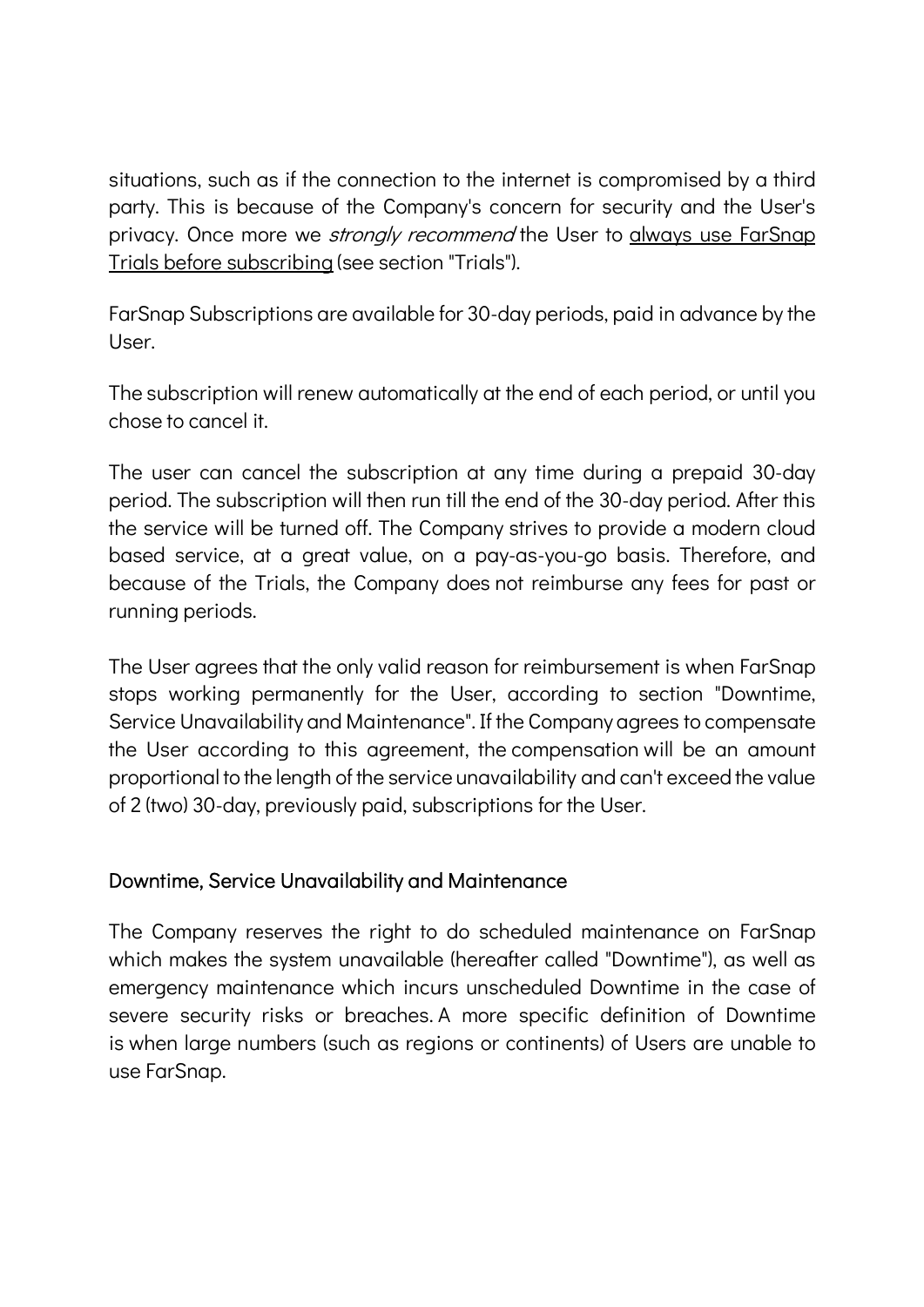Scheduled downtime will be announced at least 7 days in advance on the https://farsnap.com website. The User agrees Scheduled Downtime is not subject to compensation.

The Company may compensate users for unscheduled Downtime with additional subscription time.

If FarSnap is Unavailable to the User, the User should contact the FarSnap support the support on the support on the support of  $\mathcal{S}$ forum https://forum.farsnap.com/categories/support and describe the issue.

- If the issue is caused by FarSnap, and theUnavailability is timely fixed, the Company may compensate users with additional subscription time or monetary reimbursement for unused subscription time.
- If the issue is NOT caused by FarSnap, the Unavailability of FarSnap will not be compensated by the Company.

### Warranty and Responsibilities

The Company does not make any legal claims to what FarSnap does or does not do.

The Company is in no way responsible for anything the User may use FarSnap for.

The Company is in no way responsible for any data the User transmits through FarSnap.

The Company strongly discourages using FarSnap in any medical applications, or other use cases where people's lives may be at risk. If the User chooses to do so against our strong recommendation the User acknowledges that this is done completely on the Users own risk.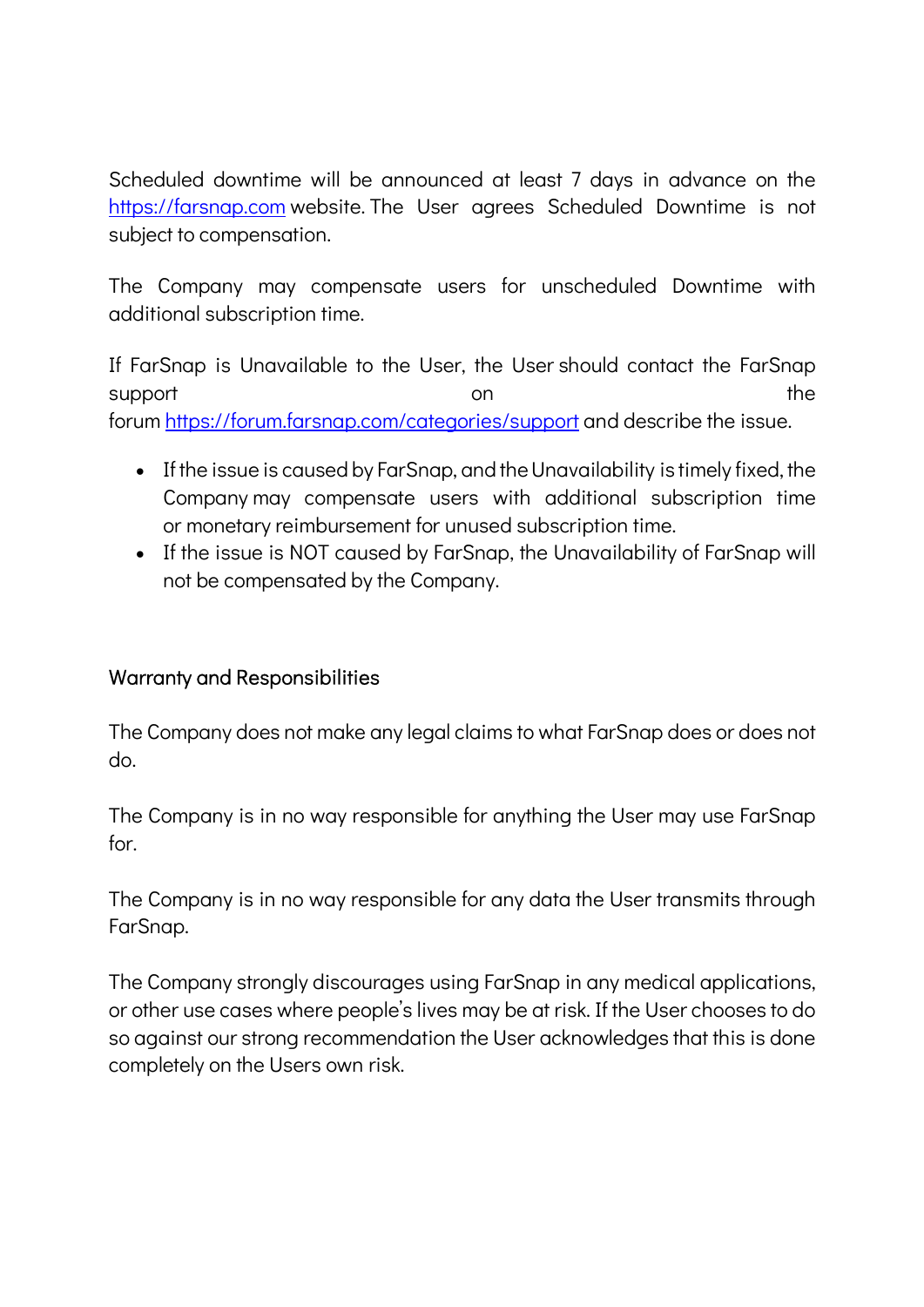FarSnap does not provide any Warranties, implied or otherwise to the extent permitted by law.

# Abuse and Termination

The Company reserves the right to terminate any and all agreements with the User, without specifying any reason, with a termination period of 30 days or at the ending of the current subscription period, whichever comes first. (Note that this is analogous to the Users right to terminate the subscription at any time.)

Additionally the Company reserves the right to terminate any agreement with the User and/or block the service immediately for the User, if one or more of the following occurs:

- The Company have a reason to suspect that the User's FarSnap account is being used for something illegal.
- The User's account is accessing FarSnap systems in a disruptive way.
- The User's account is linked to attacks on FarSnap or other systems.
- Usage on the User's FarSnap account causes overload on FarSnap or related systems.
- The Company detects that the Users account is involved in activities aiming to circumvent security or the built in usage limitations in FarSnap
- The Company detects that the User's account has been involved with tampering with access codes or Trials.
- The User's account has been manipulated to gain additional free access, not covered by official Trials and offers, to the Companies services and usage levels.
- The Company receives DMCA (Digital Millennium Copyright Act) take down requests linked to the User.
- The Company receives take down requests from official legal instances.

If the Company has reason to suspect foul play by any individual, we reserve the right to deny the same individual to be a FarSnap User for any period of time